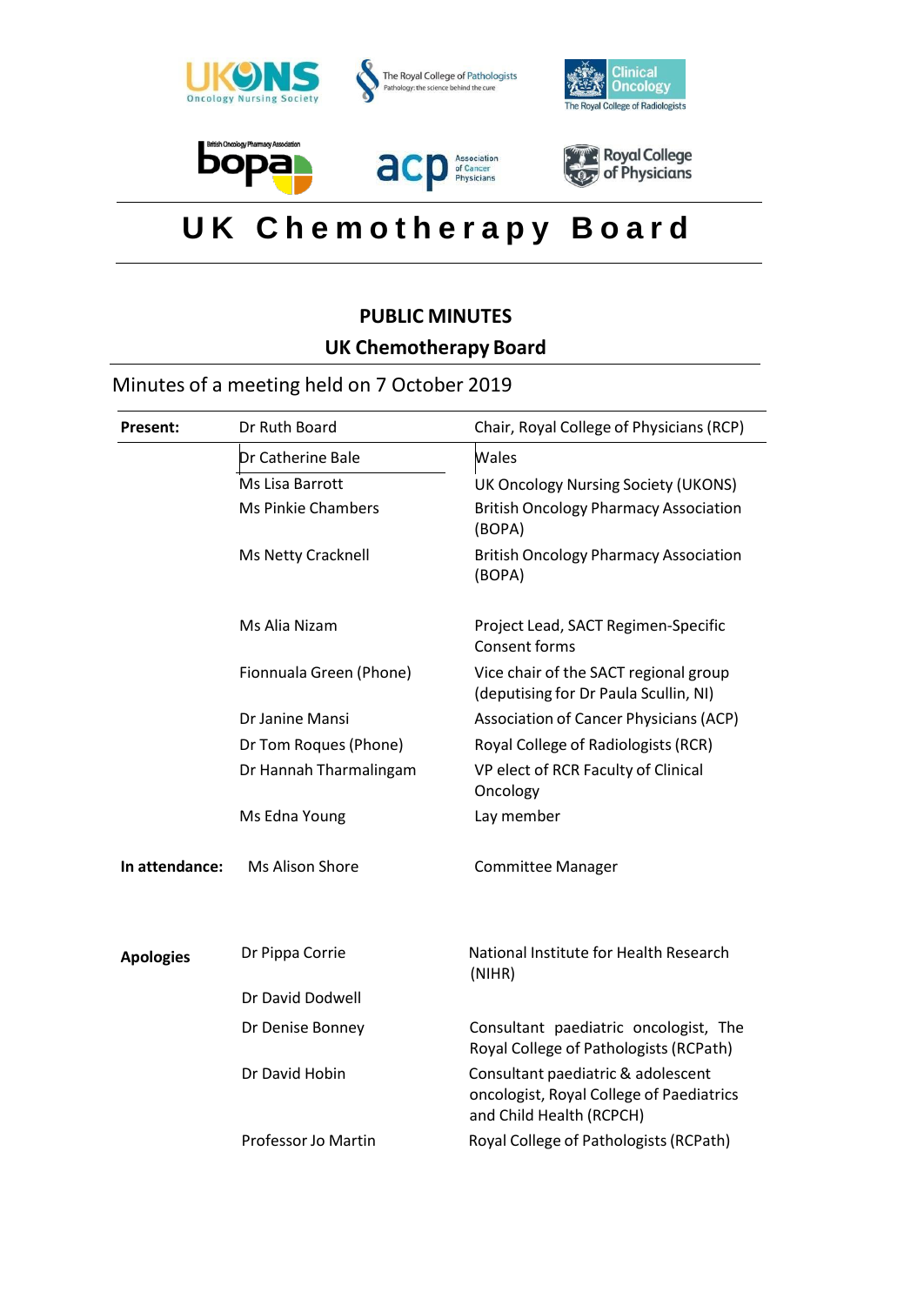| Dr Catherine Oakley | (UKONS)                                                                                     |
|---------------------|---------------------------------------------------------------------------------------------|
| Professor Nick Reed | Scotland                                                                                    |
| Dr Anne Rigg        | Chair, Chemotherapy Clinical Reference<br>Group (CCRG)                                      |
| Dr Paula Scullin    | Northern Ireland                                                                            |
| Dr Alice Turnbull   | National Cancer Registration and Analysis<br>Service (NCRAS), Public Health England<br>PHE) |

# **1 Welcome, apologies and conflicts of interest**

Dr Board welcomed all especially those attending for the first time. Apologies were noted as above. No conflicts of interest were declared.

**2 Minutesfrom the previous meeting held on 6 June 2019 (DOC 29.19) & (DOC 301.19)** The minutes were confirmed as an accurate record

#### **3 Actionsfrom the previous meeting on 6 June 2019 (DOC 31.19)**

All appeared on the agenda and so addressed in the minutes.

#### **4 Matters Arising**

There were no matters arising

#### **5 Membership**

#### • **Independent Sector Places on the UKCB**

#### **Noted:**

The independent sector cancer network represented private providers. Whether it would be appropriate to have representation from them on the UKCB was discussed.

#### **Lay member**

Ms Edna Young's extended term of membership was ending in May 2020. The January 2020 meeting would be Ms Young's final UKCB attendance.

#### **Update on RC Path membership**

A new chair had not yet been nominated by the RC Path.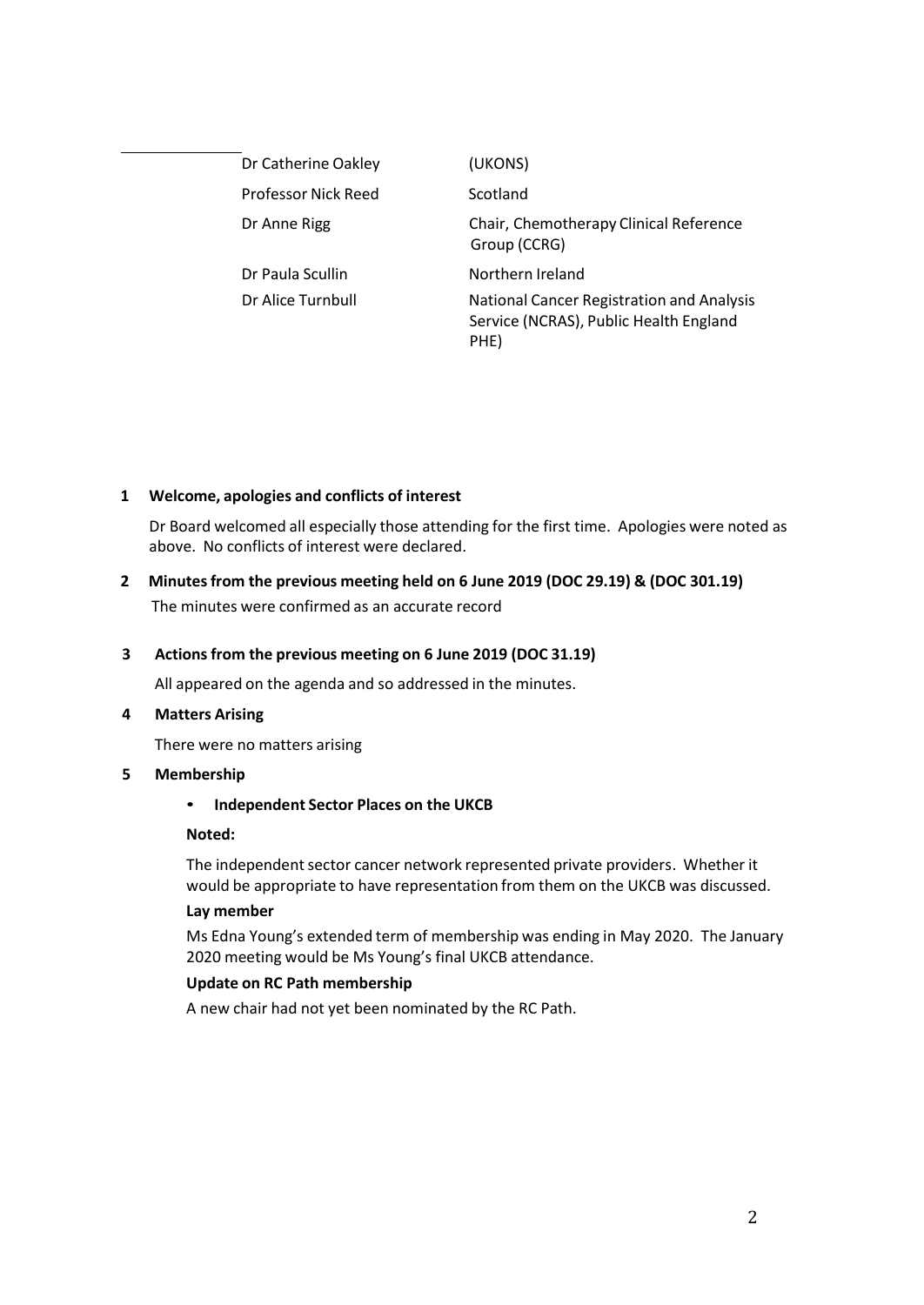# **6 Terms of Reference (ToR)**

Terms of reference were up to date and no further action needed until next review

# • **Establishment of Fixed Secretariat Service Level Agreement (SLA) (DOC 32.19) Noted:**

It was unlikely the SLA for the fixed secretariat would be in place by January 2020.

It was agreed a template scoring system should be devised to ensure transparency of decision making. An evaluation sheet would also be required.

All members present agreed with the SLA as it stood in terms of specification namely 54 days per year translating to approximately one day per week. It should be explicit within the SLA that the days could be worked flexibly and be focused on and around scheduled meeting times.

#### **7 Chemotherapy Board Workstreams**

# • **Chemotherapy Consent Forms (DOCs 33.19, 34.19, 35.19, 36.19, 37.19)**

#### **Noted:**

- Ongoing work by the national steering group during the period was reported as in (DOC 34.19). Page 7 of the quarterly review identified the rolling schedule for the review and revalidation of published consent forms.
- **•** The patient survey (DOC 35.19) had been finalised by the national steering group and would be piloted at GSTT and the Christie hospitals prior to being rolled out across other trusts including Scotland, Wales, and NI. Noted were the valuable comments provided by Ms Edna Young.

The chair reported a letter outlining the role of the UKCB had been sent to Cancer Alliances in England inviting response and from which was hoped an accurate distribution list for England could be gleaned for the dissemination of UKCB output.

# • **Age is no barrier to chemotherapy**

#### **Noted:**

Dr Mansi reported this would be presented at the NCRI conference in November.

# • **Chemotherapy Workforce**

#### **Noted:**

Work had started by BOPA on a census to encapsulate the pharmacist workforce.

# • **CRUK Systemic Anti-Cancer Therapy SACT Diary**

#### **Noted:**

The SACT 'Your Treatment Diary' had been awarded highly commended at the BMA Patient Information Awards 2019 ceremony.

[file:///C:/Users/alisonshore/Downloads/BMA-2019-Patient-Information-Awards](file:///C:/Users/alisonshore/Downloads/BMA-2019-Patient-Information-Awards-programme.pdf)[programme.pdf](file:///C:/Users/alisonshore/Downloads/BMA-2019-Patient-Information-Awards-programme.pdf) (see page 50).

• **Project ideas for 2019**

# **Noted:**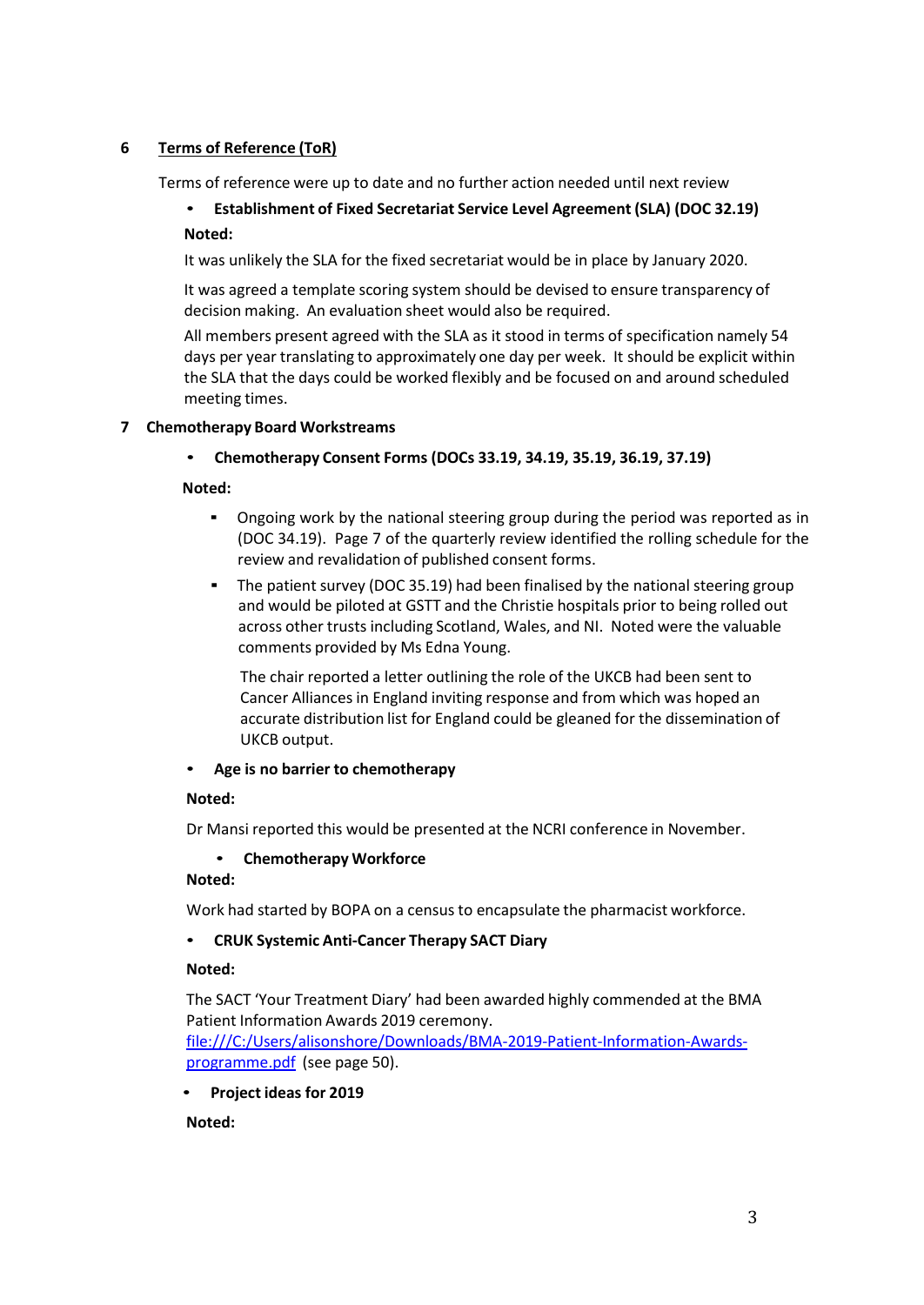#### ▪ **Variationsin prescribing**

It was agreed this would not be taken forward at the moment but possibly considered in 2020.

# ▪ **Development of guidance on the monitoring of blood sugar levels whilst on steroids(tabled paper 4)**

Ms Chambers shared a pathway produced by the Christie on glucose monitoring.

The chair would explore at the ACP conference whether any senior oncology registrars would be willing to undertake a large national level management project to support Ms Chambers who would have oversight and report back to UKCB.

#### **Action: Chair**

#### • **SACT treatment and guidance on national protocolsfor Osteonecrosis(ONJ)**

#### **Noted:**

The document was nearing completion and consisted of guidelines, pathways, communications aids such as dental alert cards, dental practitioner and specialist referral guidance letters collated from agreed best practices by the working group from a combination of trusts.

The work undertaken by Dr Mansi and the working group was commended by the chair.

• **Intrathecal Chemotherapy (ITC)** – item not discussed

#### **8 Neutropenic Sepsis information 'bundle' launch 2019**

#### **Low Risk Febrile Neutropenia Pathway (DOC 41.19)**

#### **Noted:**

This document had been produced by the acute oncology neutropenia working party. All members of the UKCB had seen previously and commented upon. The document was now considered in a position for endorsement by the UKCB and a request had been submitted to the Board. Members were asked for comment and to request endorsement by executives of the respective professional bodies by end of October 2019.

#### **9 Chemotherapy Data**

- **Public Health England (PHE) SACT dataset report (DOC 38.19)**
- **National Institute for Health Research (NIHR)summary report** *– nothing to report for this meeting*

#### **10 Education**

*KHP e-learning modules discussed under item 1*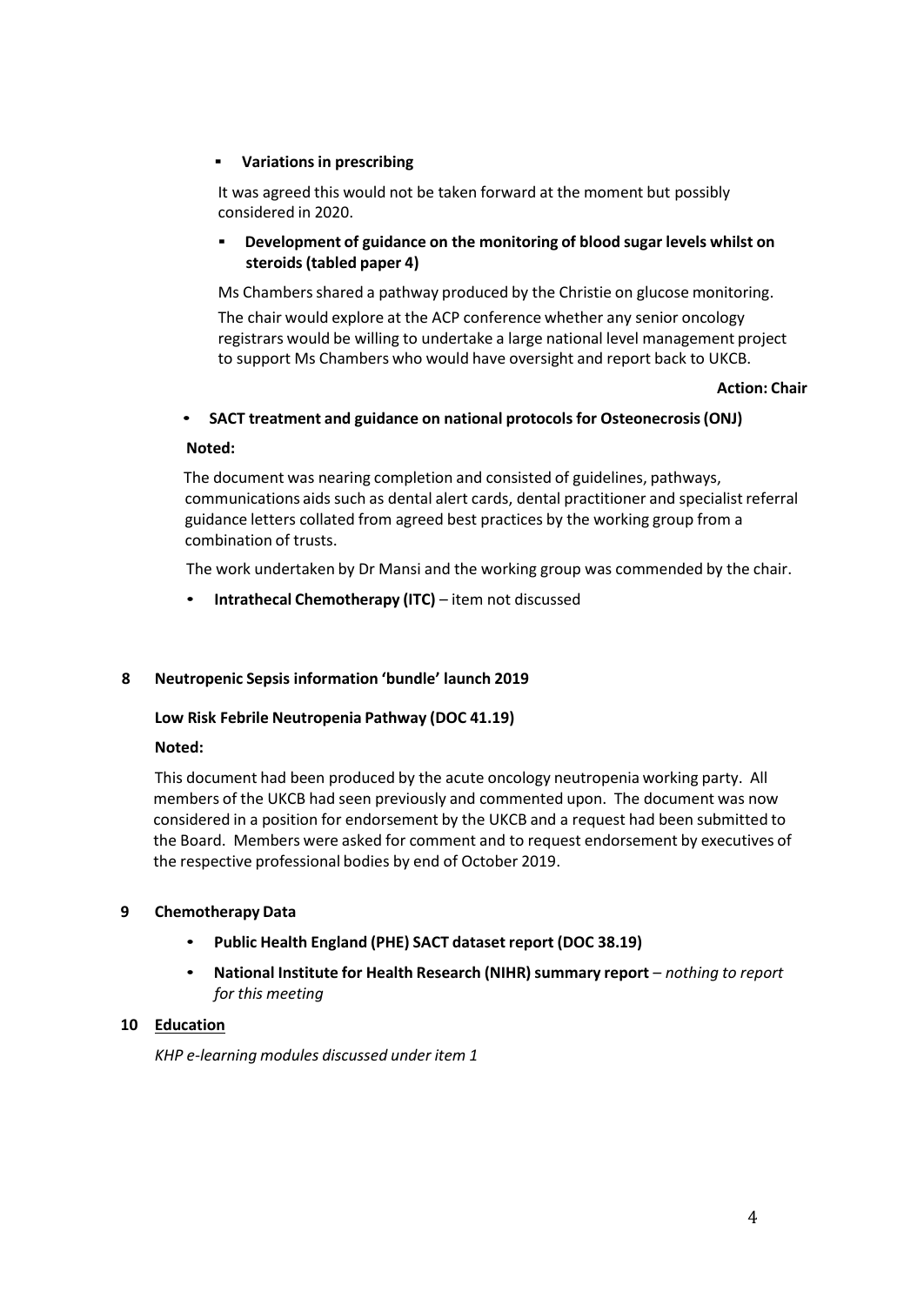### **11 Itemsfor Report**

# • **Update on hyper sensitivity reaction when preparing monoclonal antibodies**

#### **Noted:**

Ms Barrot reported time had been allocated in November to prepare a case study for publication so the information was available. Ms Barrott would also check with her trust to explore whether this and the Marsden policy could be shared more widely and if possible to bring to the next meeting.

#### **Action: Ms Barrott**

• **Diabetes and hepatitisinfection** *– discussed under item 7*

#### • **KHP E-Learning modules**

King's Health Partners Learning Hub - [https://learninghub.kingshealthpartners.org/](https://protect-eu.mimecast.com/s/Jl3VCWnmjSQZRrtOxKgT?domain=scanmail.trustwave.com)

Link directly to the resource [https://learninghub.kingshealthpartners.org/product?catalog=khp1064c](https://protect-eu.mimecast.com/s/fFkRCY60lHvmEVTQxz6G?domain=scanmail.trustwave.com)

#### **Noted:**

KHP had requested UKCB endorsement. The committee manager would send module links to UKCB members to request whether respective executives would be willing to endorse.

#### **Action: All/Committee manager**

# **12 Chemotherapy Commissioning**

#### • **DPD Testing**

#### **Noted:**

At the last meeting DPD testing had been discussed and a policy proposal for its mandation had been submitted and accepted. Ms Chambers reported that this had been delegated to the NHSE new genomics board and would establish name of the project lead.

- **Update from Chemotherapy Clinical Reference Group (CCRG)** *– item not discussed*
- **Refreshment of guidance for 30 day morbidity & mortality audit meetings developed by the board in 2016 (DOC 40.19 & 40.19a).**

#### **Noted:**

A survey would be undertaken in the first instance to ascertain who was using the guidance and how by attendees at morbidity & mortality audit meetings.

Comments were invited from members of the board by Dr Scullin on the questions or the guidance with a view to providing response by end of October.

#### • **Acute Oncology Sub-Group**

#### **Noted:**

▪ **Low risk sepsis pathway (DOC 41.19)** *- discussed under ite*